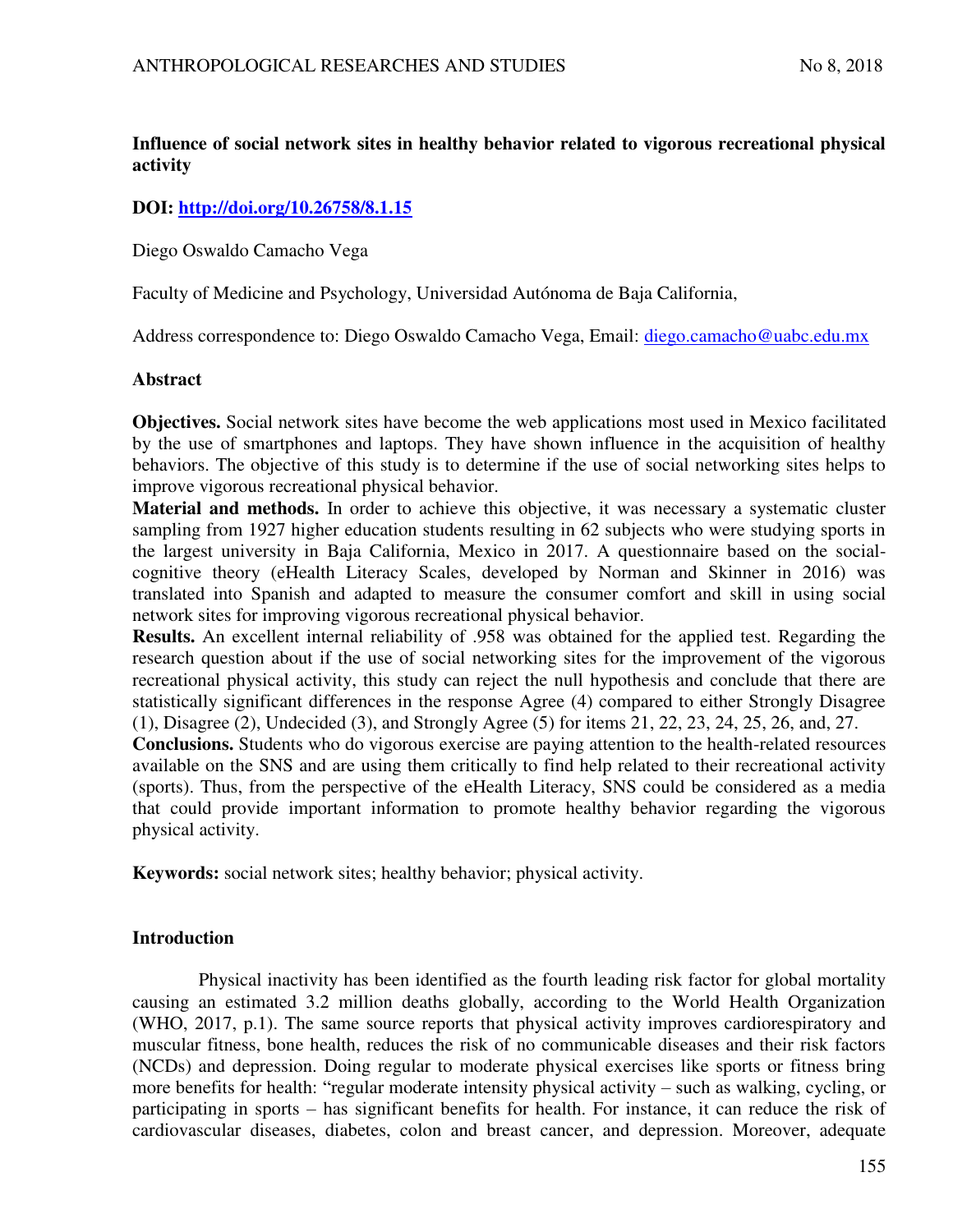levels of physical activity will decrease the risk of a hip or vertebral fracture and help control weight"(WHO, 2107, p.1).

Nonetheless, access to the information through the Social networking sites, with around 2.46 billions of worldwide users in 2017 (\*\*\*statista, 2017), involves different responsibilities and opportunities to develop healthy behaviors (Norman and Skinner, 2006). Thus, social networking sites (SNS) have become an important media based on Internet, Facebook being the most popular of them, with 1.8 billion monthly active users: "if the social media giant were a country, it would be much bigger than China" (\*\*\*World Economic Forum, 2017). SNS have become important applications for sharing personal issues, getting improvement and motivation in the realization of physical activity like exercise (Boonwattanopas, 2016).

Thus, the eHealth literacy understood as "the degree to which individuals have the capacity to obtain, process, and understand basic health information and services needed to make appropriate health decisions" (Ratzan and Parker, 2000, p.vi) – in this case, exercise – is a topic that need attention in order to generate health education, "to influence not only individual lifestyle decisions, but also raises awareness of the determinants of health, and encourages individual and collective actions which may lead to a modification of these determinants" (WHO, 2017, p.1).

Looking for a better compression of the social networking sites and applications and eHealth, the main objective of this study is to determine if the use of social media helps to improve vigorous recreational physical behavior.

#### **Theoretical framework**

#### *The physical activity, sport and exercise*

This paper focuses on the study of exercise related to SNS. Nonetheless, the definition of exercise should be differentiated from those of physical activity and sport. First, according to the World Health Organization (WHO, 2017, p.1), physical activity is defined as "any bodily movement produced by skeletal muscles that require energy expenditure". The benefits of physical activity depend on the intensity and time. For adults, WHO recommends the following levels of intensity and duration:

"1. Adults aged 18–64 should do at least 150 minutes of moderate-intensity aerobic physical activity throughout the week or do at least 75 minutes of vigorous-intensity aerobic physical activity throughout the week or an equivalent combination of moderateand vigorous-intensity activity.

2. Aerobic activity should be performed in bouts of at least 10 minutes duration.

3. For additional health benefits, adults should increase their moderate-intensity aerobic physical activity to 300 minutes per week, or engage in 150 minutes of vigorous-intensity aerobic physical activity per week, or an equivalent combination of moderate- and vigorous-intensity activity.

4. Muscle-strengthening activities should be done involving major muscle groups on 2 or more days a week." (WHO, 2017, p.1)

Meanwhile, sport comprises "a range of activities that are highly organized and involve rules, complex skills, and tactics, physical exertion and competition between participants" (O'Keeffe et al., 2016, p.5).

Exercise, for its parts, is a "physical activity that is planned or structured. It involves repetitive body movement done to improve or maintain one or more components of fitness"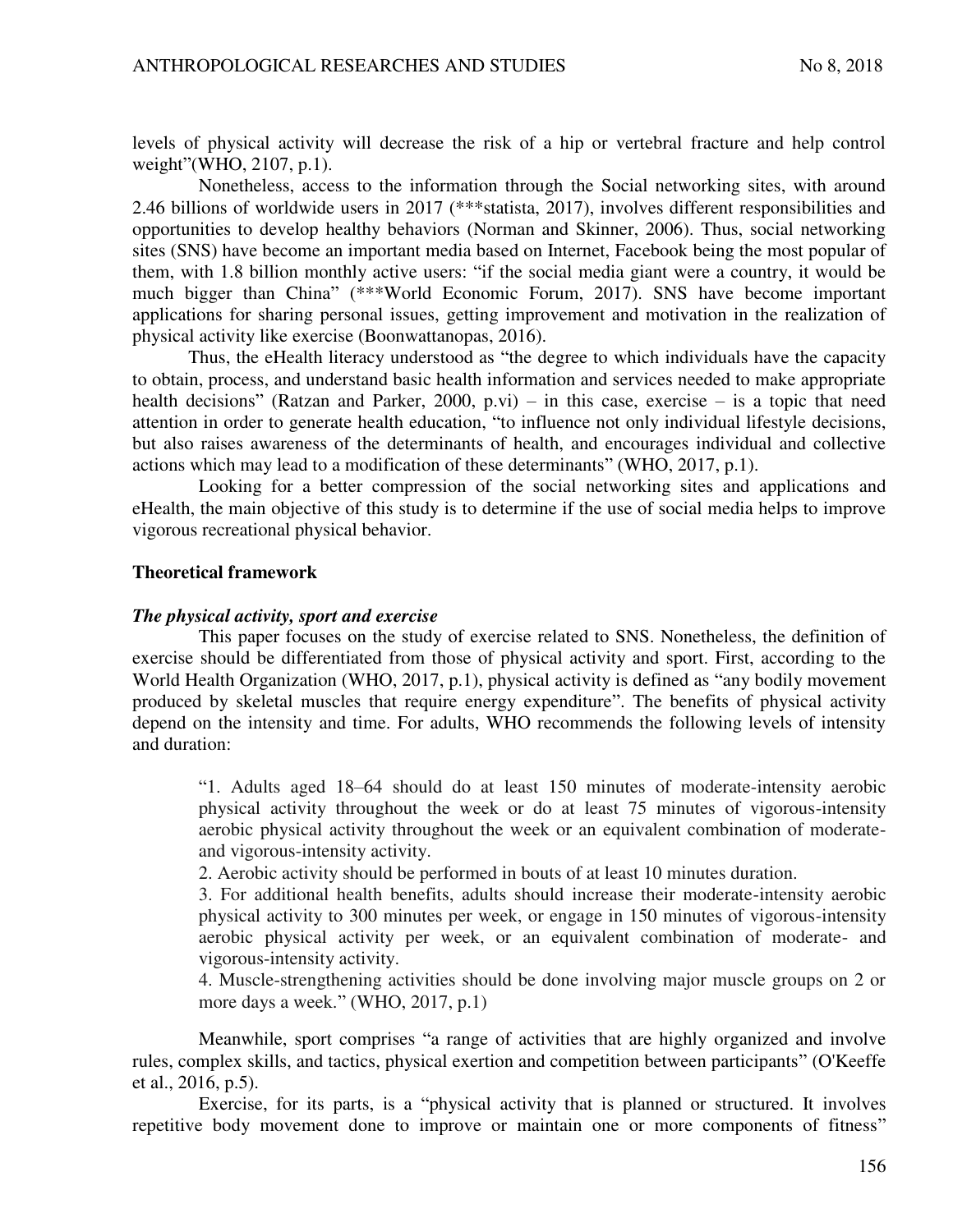(O'Keeffe et al., 2016, p.5). In short, sports and exercise are included in the physical activity but differentiated by the goal of the activity as well as the level of organization, planning, and structuring. Physical activity is defined as "any activity that involves or requires some form of physical exertion. It includes sport, play, active transport, chores, games, fitness activities, recreation and some forms of work" (O'Keeffe et al., 2016, p.4).

The physical activity has various influences translated into enablers and barriers: social, cultural and environmental. The social enablers and barriers are represented by friends, parents, siblings, neighbors, etc. For its part, the cultural enablers and barriers refer to ethnicity, religion, belief, and values. Last, the environmental enablers and barriers are the climate, location, safety features, etc. this study focused in social influencers, for this reason, they have been defined widely in relation to social networking sites and the human behavior.

Based on the beforehand mentioned considerations, the present study considered the category of recreational physical activity so as to include sports.

#### *eHealth literacy*

In order to understand how the use of technology could facilitate healthy behaviors such as exercise, social cognitive theory looks like adequate theoretical framework due to definition of health literacy: "the cognitive and social skills which determine the motivation and ability of individuals to gain access to, understand and use information in ways which promote and maintain good health" (WHO, 2017).

The foundations of the eHealth literacy concept are based in part on social cognitive theory and self-efficacy theory (Bandura, 1997), which promote competencies and confidence as precursors to behavior change and skill development" (Norman and Skinner, 2006).

Norman and Skinner's eHealth literacy model is comprised of six core skills or literacies: (1) traditional literacy, (2) health literacy, (3) information literacy, (4) scientific literacy, (5) media literacy, and (6) computer literacy (Norman and Skinner, 2006, p.2). For the purposes of this study, the health literacy related to technologies is considered. For instance, the eHealth literacy refers to "the capacity to use and understand the content of interactive health information technologies" (Gilstad, 2014, p.1).

Nonetheless, promoting and maintaining good health through technology requires the development of skills in using technology as a tool.

The Social networking sites era equivalent to health literacy is eHealth literacy, which includes basic literacy as well as information, media, health, computer and scientific literacies (Norman, & Skinner, 2006). For this reason, youth can serve as an ideal group to test a measure of eHealth literacy given this population's high familiarity with technology (Gilstad, 2014). Thus, the adequate development of eHealth tools could protect consumers from harm and empower them at the same time, because "regardless of the population of interest, the need to navigate the Social networking sites with confidence is particularly important for health issues in which the consequences of using low quality, misleading, or false information are great" (Gilstad, 2014, p.2)

#### **Research question**

Does the use of social networking sites help to improve the vigorous recreational physical activity?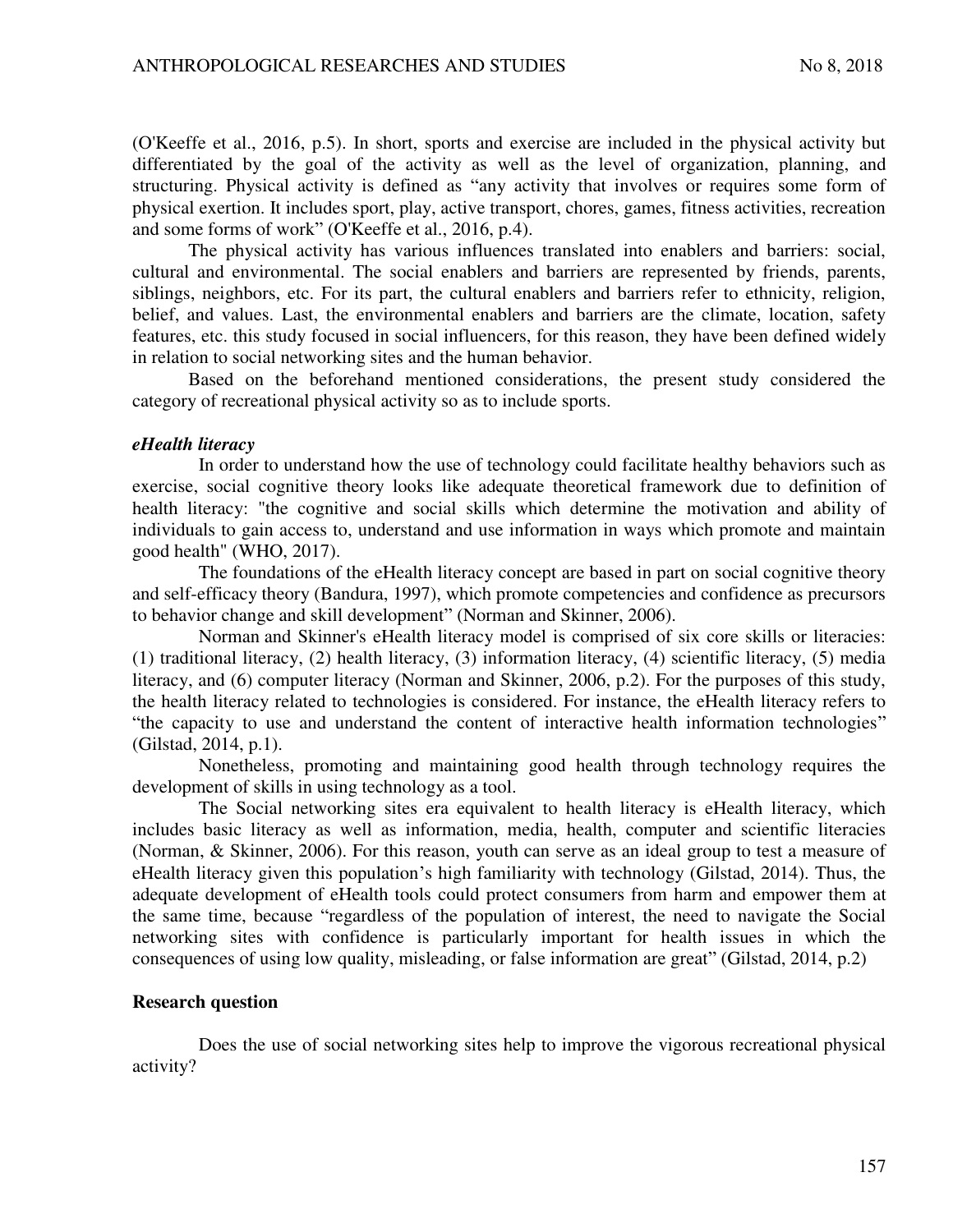# **Hypothesis**

The use of social networking sites helps to improve the vigorous recreational physical activity.

# **Material and Methods**

A transactional descriptive study involving one sample selected from a statistical population was conducted.

The systematic sampling was conducted considering a sizeable population of 1927 students, with a confidence level of 90 percent and a margin of error of 10%. 62 students enrolled in the Faculty of Sports in the largest university in Baja California, Mexico, participated voluntarily in the study, male  $(N=50)$  and female  $(N=12)$ . Originally, there were 67 students in the sample, but five students were excluded because they did not fulfill the main characteristic of the study population, which was to perform vigorous physical activity.

To achieve the purposes of the study, an adaptation and Spanish translation of the eHEALS scale (eHealth Literacy Scales) developed by Norman and Skinner (2016) was realized. The adaptation consisted of changing all general items that ask for the use of Internet in a general sense to address specifically the use of social networking sites (all the items). From the Global Physical Activity Questionnaire (GPAQ), elaborated by the World Health Organization (2010), five questions were selected for assessing the level of intensity (moderate or vigorous) and duration (hours per day, days per week) of the reported physical recreational activity.

The statistical procedure for the data set has been as follows: 1) the internal consistency of the scale was determined; 2) considering p > .05 level of significance, the Kolmogorov-Smirnov Z test to assess the normality of variances was calculated; 3) according to the result of the normality test, it was not necessary to calculate a homogeneity test; 4) Non parametric analysis for all items was calculated, according to the results of the Kolmogorov-Smirnov Z test.

# **Results**

The internal consistency reliability of the overall scale, as measured by the Cronbach Alfa coefficient, was very high ( $\alpha$  =.958).

Regarding the results of the Kolmogorov-Smirnov Z test, this revealed not normally distributed data for all the items of the instrument; therefore, a nonparametric analysis of the dataset was necessary, considering  $p > 0.05$  level of significance. For this reason, the Chi-Square nonparametric test, mean, standard deviation, and percentages were calculated for the scale.

The Chi-Square results show significance for items Nr. 21 (MD=3.3387; Std. Deviation=1.21390; p < 0.001), Nr. 22 (MD=3.3387; Std. Deviation=1.21390; p < 0.001), Nr. 23 (MD=3.3387; Std. Deviation=1.21390; p < 0.000), Nr. 24 (MD=3.3387; Std. Deviation=1.21390; p < 0.000), Nr. 25 (MD=3.3387; Std. Deviation=1.21390; p < 0.000), Nr. 26 (MD=3.3387; Std. Deviation=1.21390; p < 0.000), Nr. 27 (MD=3.3387; Std. Deviation=1.21390; p < 0.000).

Regarding the research question, if the use of social networking sites helps or not to improve the vigorous recreational physical activity, this study can reject the null hypothesis – based on the items mentioned beforehand – and conclude that there are statistically significant differences in the response Undecided (3) for most items.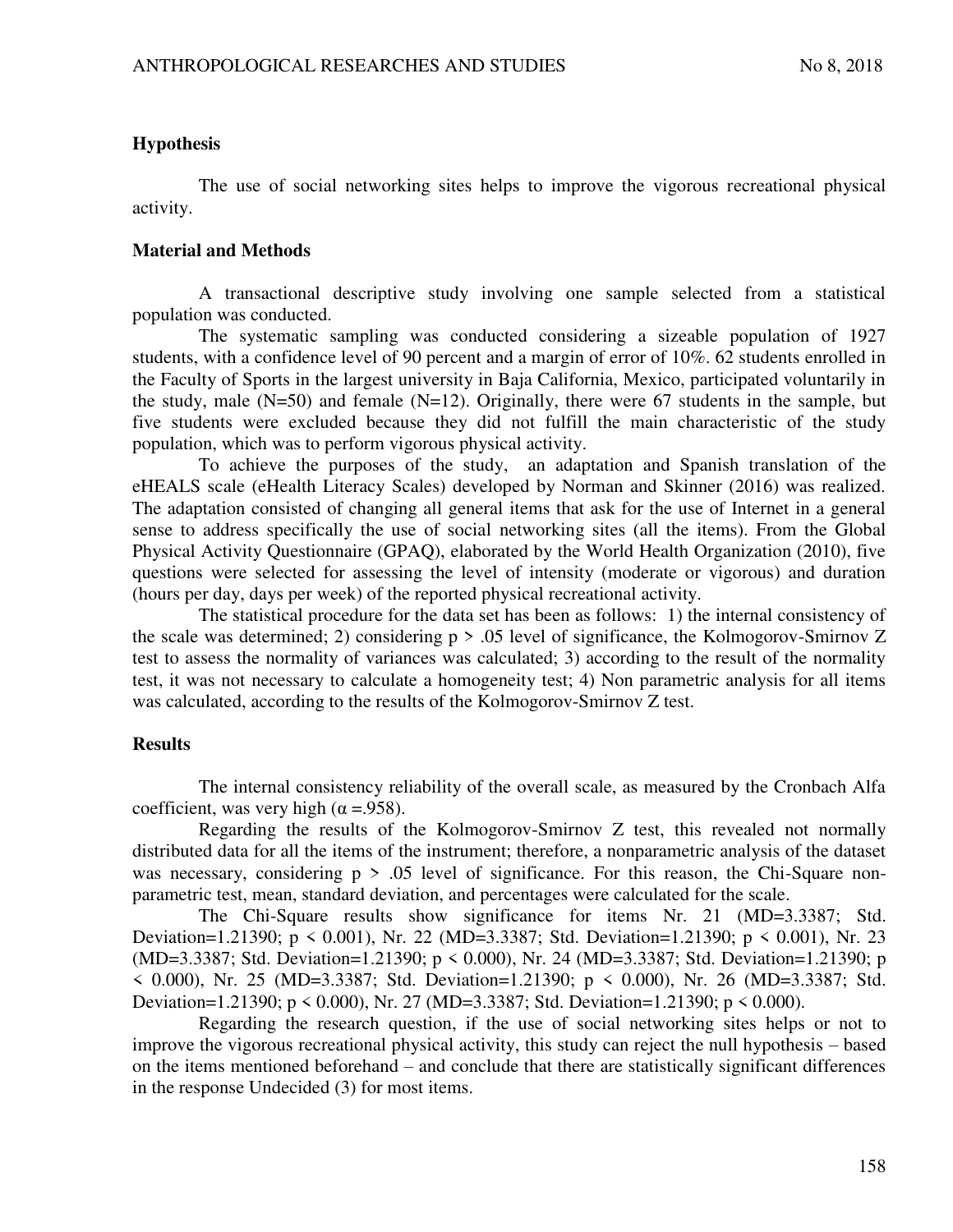| <b>Item</b>      | 21                    | 22         | 23         | 24                  | 25         | 26         | 27           | 28                 |
|------------------|-----------------------|------------|------------|---------------------|------------|------------|--------------|--------------------|
|                  |                       |            |            |                     |            |            |              |                    |
| Mean             | 3.3387                | 3.4839     | 3.5161     | 3.3710              | 3.4355     | 3.3710     | 3.4194       | 3.1613             |
| Std.             | 1.21390               | 1.31501    | 1.25112    | 1.19059             | 1.13976    | 1.07481    | 1.20855      | 1.23067            |
| <b>Deviation</b> |                       |            |            |                     |            |            |              |                    |
| Chi-             | $19.774^{\mathrm{a}}$ | $18.484^a$ | $23.806^a$ | $25.903^{\text{a}}$ | $39.452^a$ | $33.000^a$ | $27.839^{a}$ | $9.290^{\text{a}}$ |
| <b>Square</b>    |                       |            |            |                     |            |            |              |                    |
| Asymp.           | 0.001                 | 0.001      | 0.000      | 0.000               | 0.000      | 0.000      | 0.000        | 0.054              |
| Sig.             |                       |            |            |                     |            |            |              |                    |
| <b>Scale</b>     | <b>Frequencies</b>    |            |            |                     |            |            |              |                    |
| $\mathbf{1}$     | 9.7                   | 12.9       | 9.7        | 11.3                | 9.7        | 9.7        | 12.9         | 12.9               |
| $\overline{2}$   | 17.7                  | 11.3       | 14.5       | 11.3                | 11.3       | 6.5        | 6.5          | 16.1               |
| 3                | 16.1                  | 12.9       | 11.3       | 19.4                | 16.1       | 30.6       | 21.0         | 25.8               |
| $\boldsymbol{4}$ | 41.9                  | 40.3       | 43.5       | 45.2                | 51.6       | 43.5       | 45.2         | 32.3               |
| 5                | 14.5                  | 22.6       | 21.0       | 12.9                | 11.3       | 9.7        | 14.5         | 12.9               |

**Table 1. Mean, Standard Deviation (std), Chi-Square, and frequencies overall the scale.** 

### **Discussion and Conclusions**

This research has found that social networking sites have not a clear influence on Health behaviors, supporting partially the suggestion made by Latking  $\&$  Knowlton (2015) that social media has been successfully used for online self-help to promote health behaviors, mainly for the ease of accessibility for many individuals.

More information is necessary to affirm a positive influence of SNS on health behaviors. Our results showed that higher percentages were obtained for the undecided options, indicating that students are not sure with regards to a series of issues: about what health resources are available on the social networking sites (item 21), where to find helpful health resources on the social networking sites (item 22), how to find helpful health resources on the social networking sites (item 23), how to use the social networking sites to answer their questions about health (item 24), how to use the health information that they find on the social networking sites to help themselves (item 25). At the same time, they hesitate to assert the confidence about the skills they need to evaluate the health resources they find on the social networking sites (item 26), and the capacity to discriminate highquality from low-quality health resources on the social networking sites (item 27).

Thus, persons who do vigorous exercise are paying attention to the health-related resources available on the SNS and are using them critically to find help related to their recreational activity (including sports), but it is not clear if they are getting basic health information (health literacy) from SNS.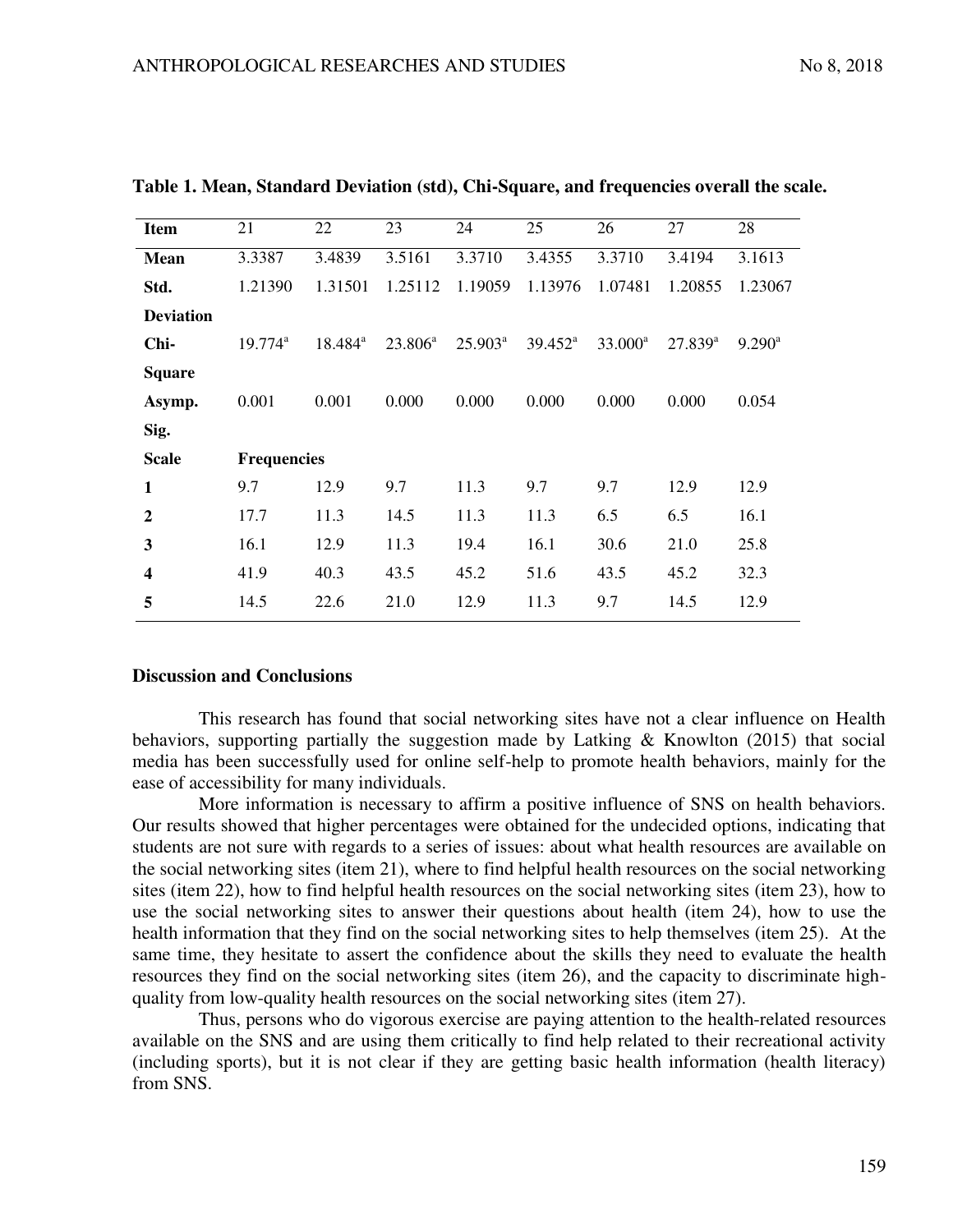Other topics that should be evaluated are whether social networking sites provide a significantly greater source of social incentives for increasing physical activity in addition to social support (Zhang et al., 2016) and the critical use of information provided by SNS about health.

Finally, it is important to note that the main social network site mentioned by the students has been Facebook (32%), followed by Twitter (24%), which indicates the necessity of considering the characteristics of the sample, the context and the own characteristics of the social networking site in future research.

# **Research limitations and future research directions**

For a better understanding of the impact of SNS on eHealth Literacy, it is necessary to conduct supplementary research, based on empirical data, considering experimental conditions and increasing the sample size, and to compare low, moderate, and vigorous recreational physical activity. Additionally, the context and specific characteristics of the recreational activities should be analyzed.

# **References:**

- 1. Bandura, A., 1997. *Self-efficacy: the exercise of control*. New York: W.H. Freeman.
- 2. Boonwattanopas, N., (n.d.). Use of Online Social Media and eHealth Literacy of Urban Youth in Phuket Province, Thailand, 48–62. Available at: [https://www.tci](https://www.tci-thaijo.org/index.php/EAUHJSci/article/download/52898/45632)[thaijo.org/index.php/EAUHJSci/article/download/52898/45632](https://www.tci-thaijo.org/index.php/EAUHJSci/article/download/52898/45632) [Accessed 18 January 2018].]
- 3. Boyd, N., and Ellison, N., 2008. Social Network Sites: Definition, History, and Scholarship. *Journal of Computer-Mediated Communication*, 13, pp.210–230.
- 4. Gilstad, H., 2014. Toward a comprehensive model of eHealth literacy. In: *2nd European Workshop on Practical Aspects of Health Informatics (Pahi)*. Trondheim, Norway, 19-20 May. CEUR Workshop Proceedings, 1251(Pahi), pp.63–72.<https://doi.org/10.13140/2.1.4569.0247>
- 5. Latkin, C. A., and Knowlton, A. R., 2015. Social Network Assessments and Interventions for Health Behavior Change: A Critical Review. *Behavioral Medicine*, 41(3), pp.90–97. [https://doi.org/10.1080/08964289.2015.1034645.](https://doi.org/10.1080/08964289.2015.1034645)
- 6. Norman, C. D., and Skinner, H. A., 2006. eHealth Literacy: Essential Skills for Consumer Health in a Networked World. *Journal of Medical Social networking sites Research*, 8(2), e9. <http://doi.org/10.2196/jmir.8.2.e9>
- *7.* O'Keeffe, M., Walsh, K., Cleary, V., Millar, S., & Quinlan, M., 2016. *Live it Up 1 VCE Units 1 & 2 4e eBookPLUS & Print + studyON.* Richmond, Vic. John Wiley & Sons Australia, Ltd. Available at: *[https://www.wiley.com/en](https://www.wiley.com/en-us/Live+It+Up+1+VCE+Units+1+and+2+4e+eBookPLUS+%26+Print+%2B+studyON+VCE+Physical+Education+Units+1+and+2+2e-p-9780730329374)[us/Live+It+Up+1+VCE+Units+1+and+2+4e+eBookPLUS+%26+Print+%2B+studyON+VC](https://www.wiley.com/en-us/Live+It+Up+1+VCE+Units+1+and+2+4e+eBookPLUS+%26+Print+%2B+studyON+VCE+Physical+Education+Units+1+and+2+2e-p-9780730329374) [E+Physical+Education+Units+1+and+2+2e-p-9780730329374](https://www.wiley.com/en-us/Live+It+Up+1+VCE+Units+1+and+2+4e+eBookPLUS+%26+Print+%2B+studyON+VCE+Physical+Education+Units+1+and+2+2e-p-9780730329374)* [Accesed 24 January 2018]
- *8.* Ratzan, S.C., and Parker, R.M., 2000. Introduction. In: C.R. Selden, M. Zorn, S. Ratzan, R.M. Parker, eds. *National Library of Medicine Current Bibliographies in Medicine: Health Literacy.*  Bethesda, MD: National Institutes of Health.
- 9. World Economic Forum, 2017, *The world's most popular social networks, mapped*. [online] Available at: <https://www.weforum.org/agenda/2017/03/most-popular-social-networks-mapped/> [Accessed 27 July 2017].
- 10. World Health Organization, 2017. *Health topics. Physical activity* [online] Available at: [http://www.who.int/topics/physical\\_activity/en/](http://www.who.int/topics/physical_activity/en/) [Accessed 24 July 2017].
- 11. World Health Organization, 2017, *Global Strategy on Diet, Physical Activity and Health:*